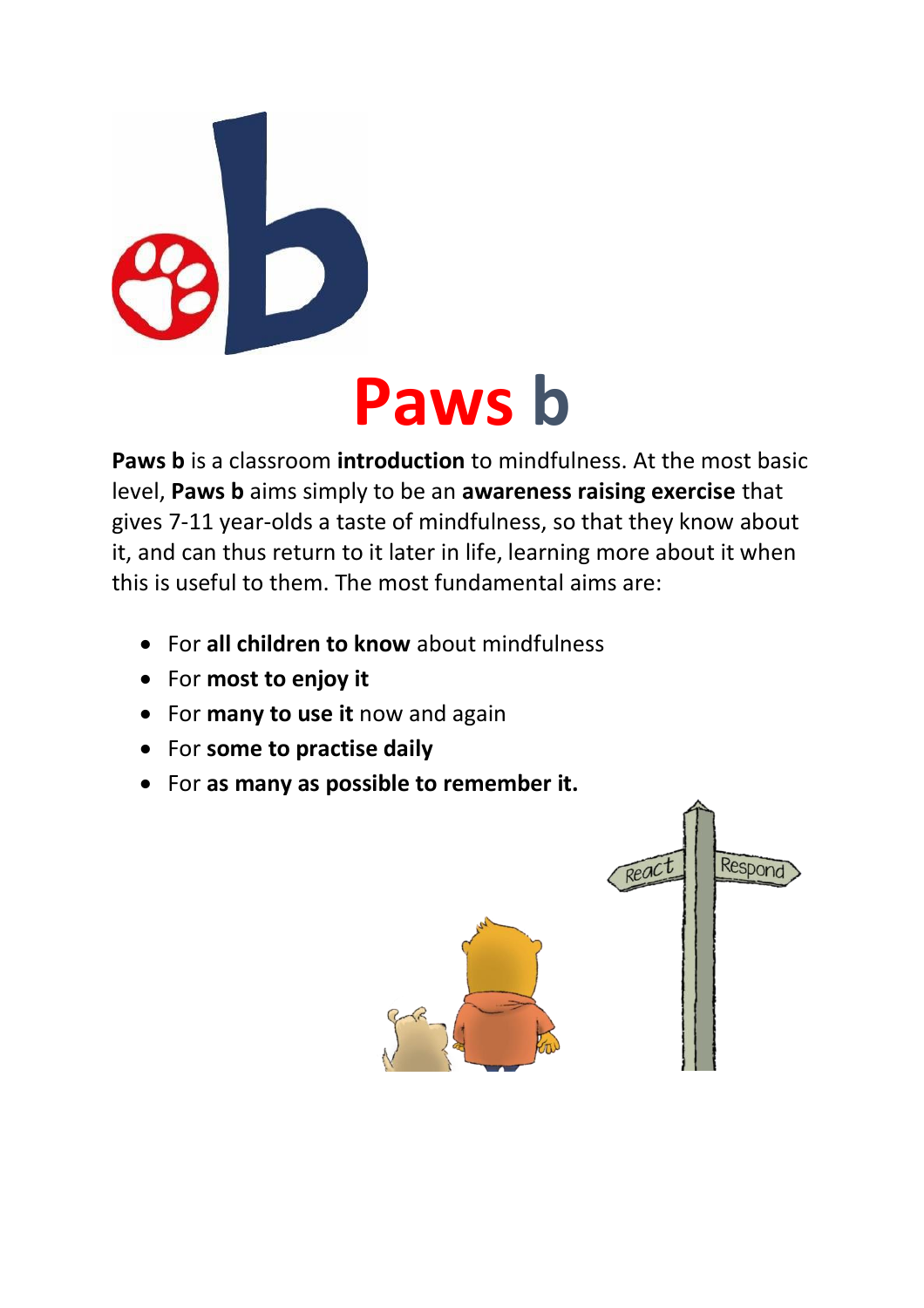## **Lesson 1: Our Amazing Brain!**



#### **Learning Intention:**

- To introduce the idea of the mind and the brain as separate but connected
- To explore how the brain can be changed depending on how we train our minds
- •To experience what it's like to direct the attention
- •To provide some simple tools for training the attention

## **Lesson 2: Making Choices**



- To recognise that we have to make many choices in a day
- To understand that we can train our brain to be aware of when we make those choices
- To begin to train the mind in order to become more aware of our feelings and thoughts which can affect the choices we make
- Begin to recognise when there is an opportunity to make skilful choices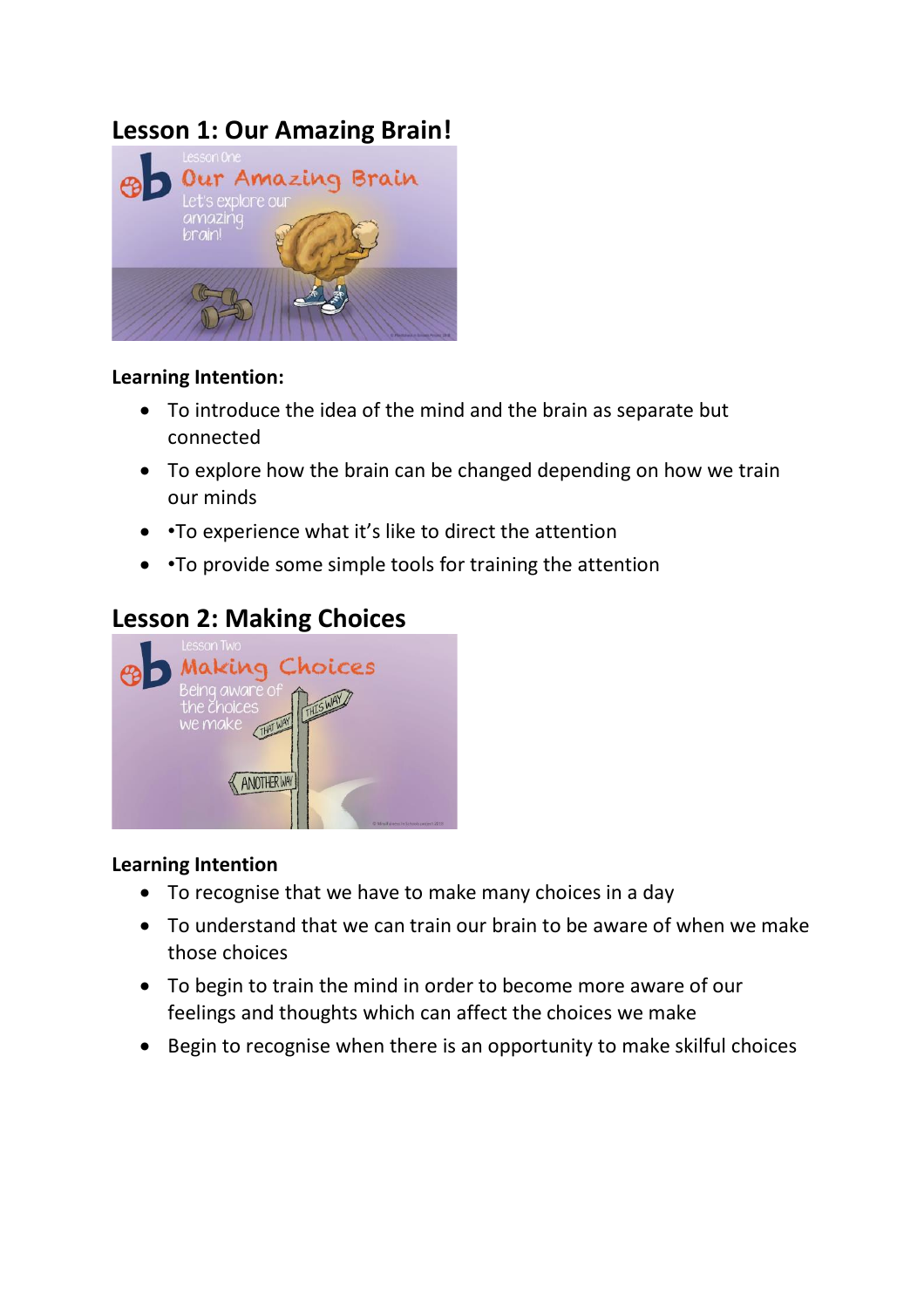## **Lesson 3: Puppy Training**



#### **Learning Intention**

- To introduce the idea of the faculty of attention
- To experience how we might direct our attention
- To understand the untrained mind's fickle nature –it is like a puppy
- To learn some simple tools for training the attention with attitudes of kindness, patience, and repetition

## **Lesson 4: Everyday Mindfulness**



- To introduce the idea of autopilot
- To explore how we can step out of autopilot when we choose to
- To understand the role of the hippocampus in connecting previous experiences with current ones
- To understand the role of the hippocampus in connecting previous experiences with current ones
- To explore the everyday experience of stopping and 'checking in' with present moment awareness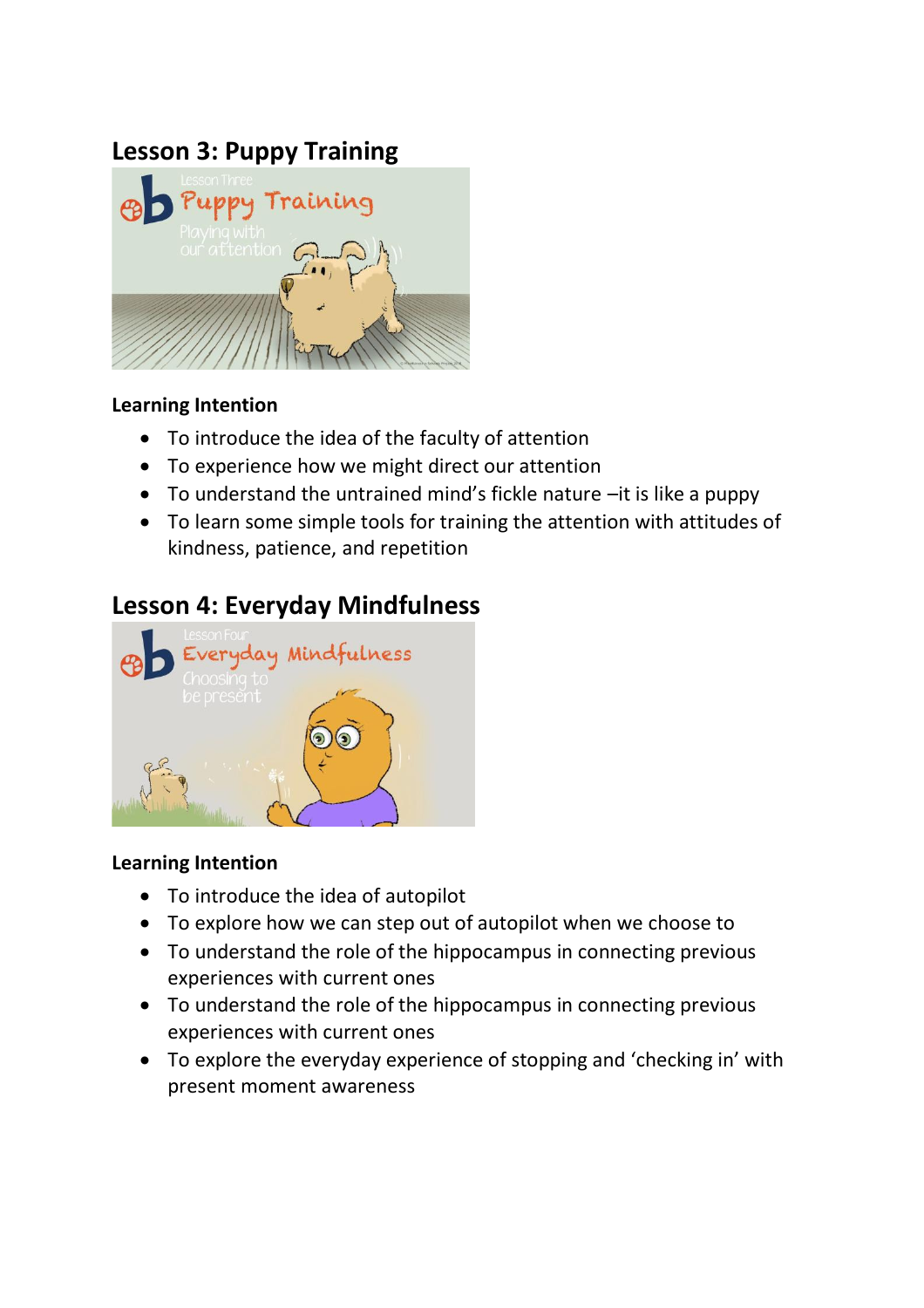## **Lesson 5: Noticing the Wobble**



#### **Learning Intention**

- Recognising that we all wobble
- Expanding breath awareness practices –finger breathing
- Exploring how to notice the wobble, and finding ways to steady ourselves
- Understanding how the Insula works with the Prefrontal Cortex to help us do this

## **Lesson 6: Finding a Steady Place**



- Recognising how we notice when we (and others) wobble
- Learning how to steady ourselves when we notice the wobble
- Exploring settling attention in the lower half of the body as an anchor or steady base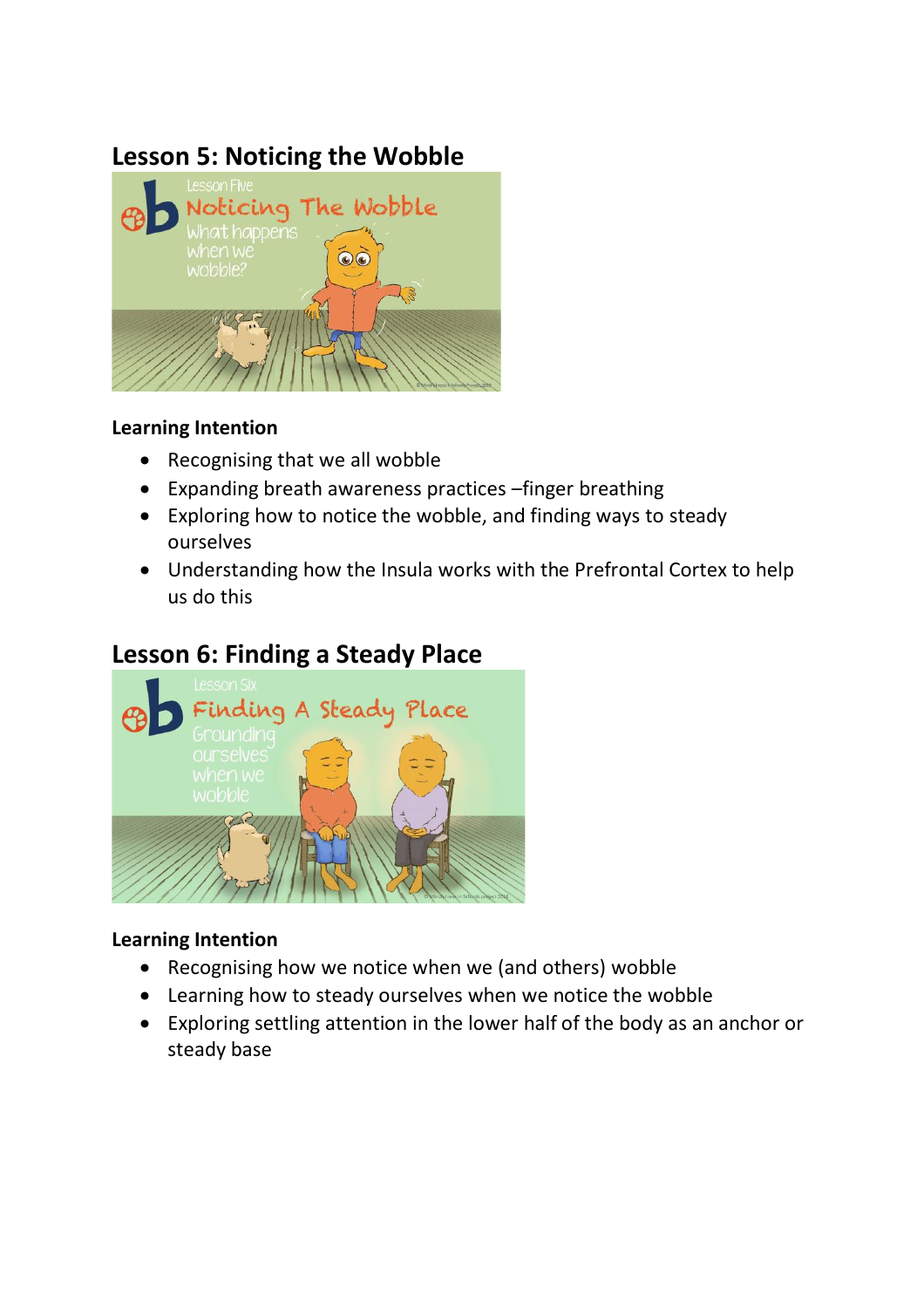## **Lesson 7: Working with Difficulty**



#### **Learning Intention**

- Introducing the amygdala learning to deal skilfully with difficulty
- Exploring the nature of mind and human patterns of reactivity
- Taking responsibility to keep the mind and body safe and healthy by choosing a response.

## **Lesson 8: Choosing Your Path**



- Understanding when Fight/Flight/Freeze are important and when they are less helpful
- Exploring the difference between reacting and responding
- Practising pausing and choosing a different path
- Beginning to explore self-care and compassion –can we be kind to ourselves as well as others?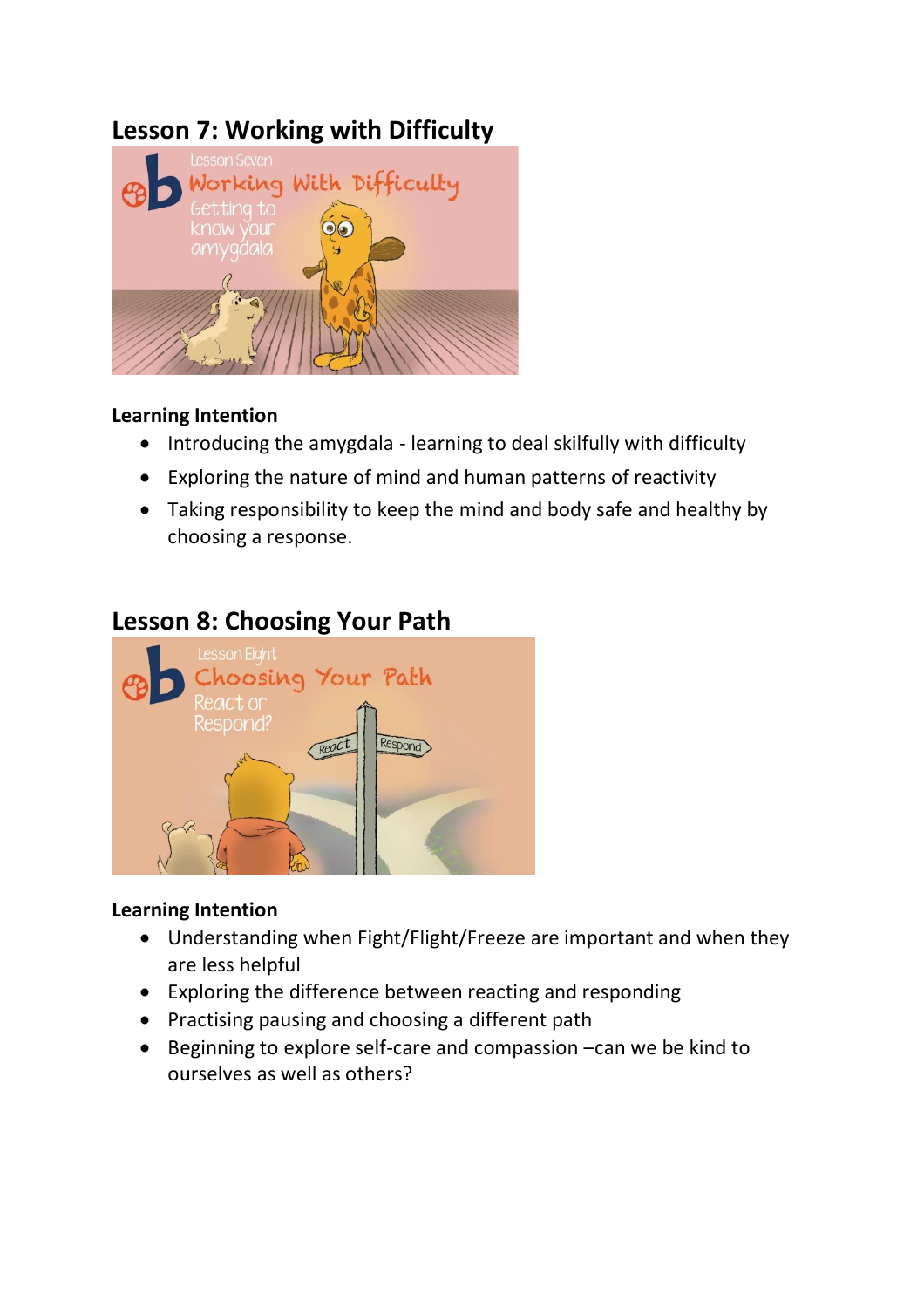## **Lesson 9: The Storytelling Mind**



#### **Learning Intention**

- Exploring the nature of mind (trying to make sense of, filling in the gaps, telling us stories)
- Learning to recognise thoughts (metacognitive awareness)
- Beginning to explore decentring from thoughts –thoughts are not facts

## **Lesson. 10: Stepping Back**



- Understanding how thinking about what might be can exhaust us
- Learning to recognise how this can combine with body sensations, moods and actions
- Exploring how to use practice to steady and step back from difficult thoughts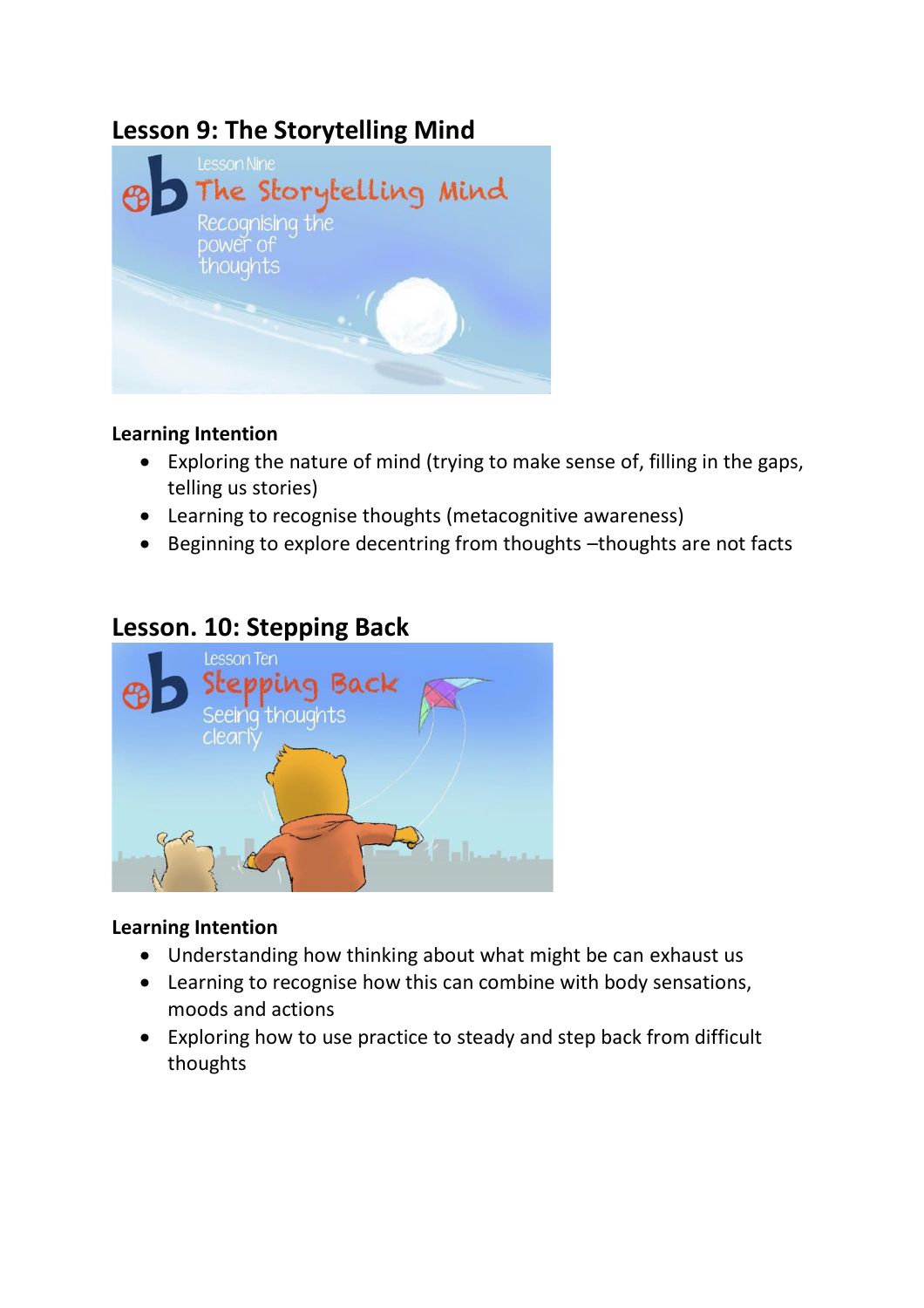## **Lesson 11: Growing Happiness.**



#### **Learning Intention**

- Exploring how we can nurture ourselves and others
- Learning how to make room for and choosing happiness in our lives
- Noticing the details of experience of happiness
- Sharing happiness

### **Lesson 12: The Yum Factor**



- Learning how to shift attention towards pleasant experience
- Understanding how savouring these experiences can increase levels of happiness
- Recognising the Paws b journey and recalling what we have learned.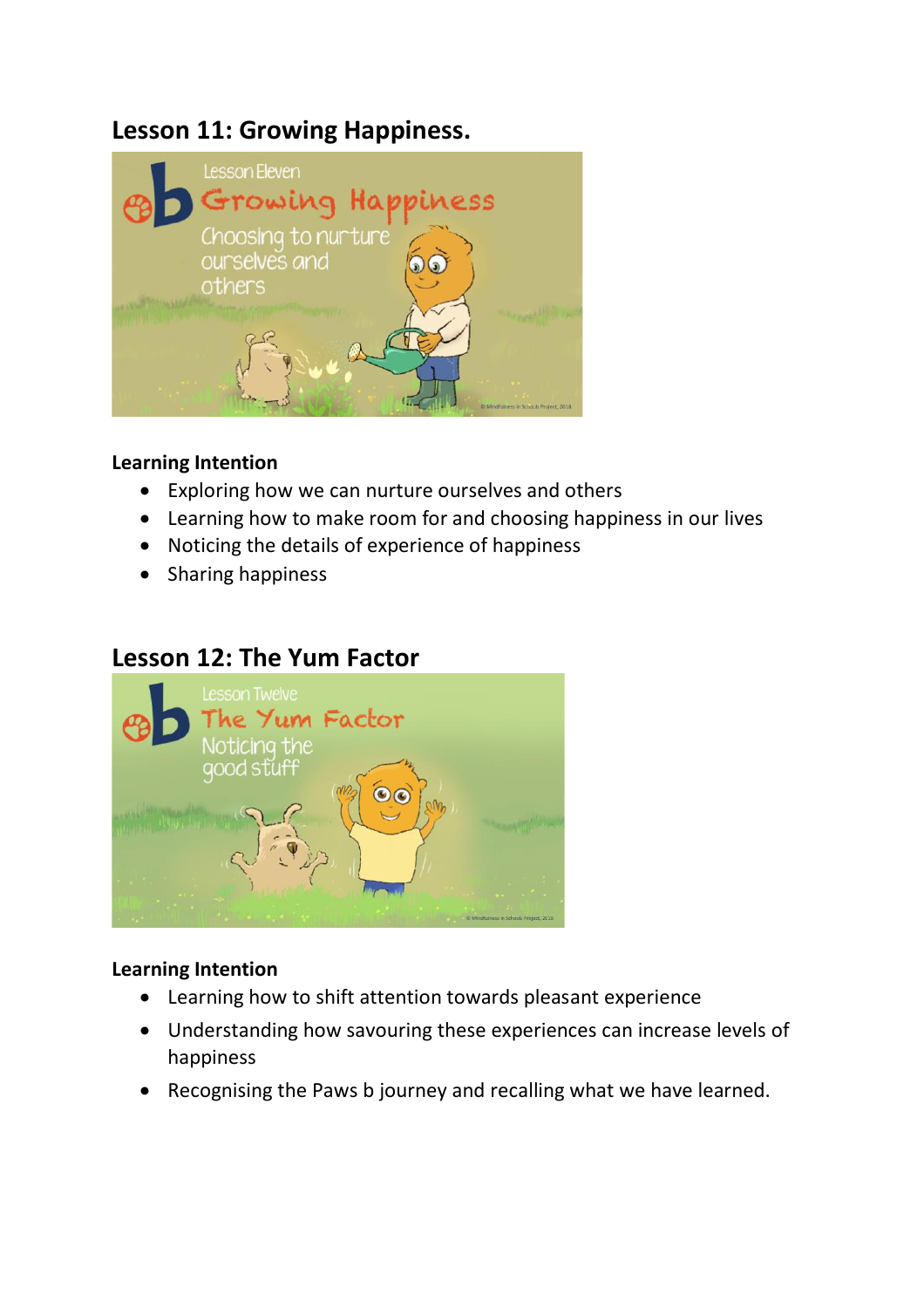The **Paws b** lessons are intended to offer an introduction to mindfulness. Once the class are familiar with mindfulness, the teacher and class can continue to explore it in ways that suit that particular class, school and moment. We would recommend that at least 5 minutes per day is included in ways that suits school life.

Your own practice as a teacher can also be a mindful presence that weaves through the whole school day. Without "mindfulness" being named at all it can be a tremendously important way to teach children about mindfulness as you embody mindful awareness and choosing to respond through the day. The children will also learn a lot from times of honesty when, if you feel yourself reactive or overwhelmed, you name this and ask genuinely for some mindful moments together to rebalance.

#### **Books to read with 7-11 year olds**

Research shows that read-alouds for upper primary children are invaluable to their ongoing literacy development. Here are some initial titles to consider in supporting further discussions around what it means to be mindful:

- *The Three Questions* by Jon J. Muth
- *Zen Shorts* by Jon J. Muth
- *The Quiltmaker's Gift* by Jeff Brumbeau
- *The Other Way to Listen* by Byrd Baylor
- *The Way To Start a Day* by Byrd Baylor
- *Ahn's Anger* by Gail Silver
- *What Does it Mean to be Present?* By Rana DiOrio
- *Mindful Monkey, Happy Panda* by Lauren Alderfer

#### **Books for teachers:**

Being a lifelong learner is essential to the teaching of mindfulness, not only does our personal practice support us but understanding the roots and research of mindfulness can continue to help us link the spotlight of practice to the everyday "life light" of our work and our relationships. Here are some suggested books from the **Paws b** Team:

- *The Mindfulness Breakthrough* by Sarah Silverton
- *Mindfulness: Finding Peace in a Frantic World* by Mark Williams and Danny Penman